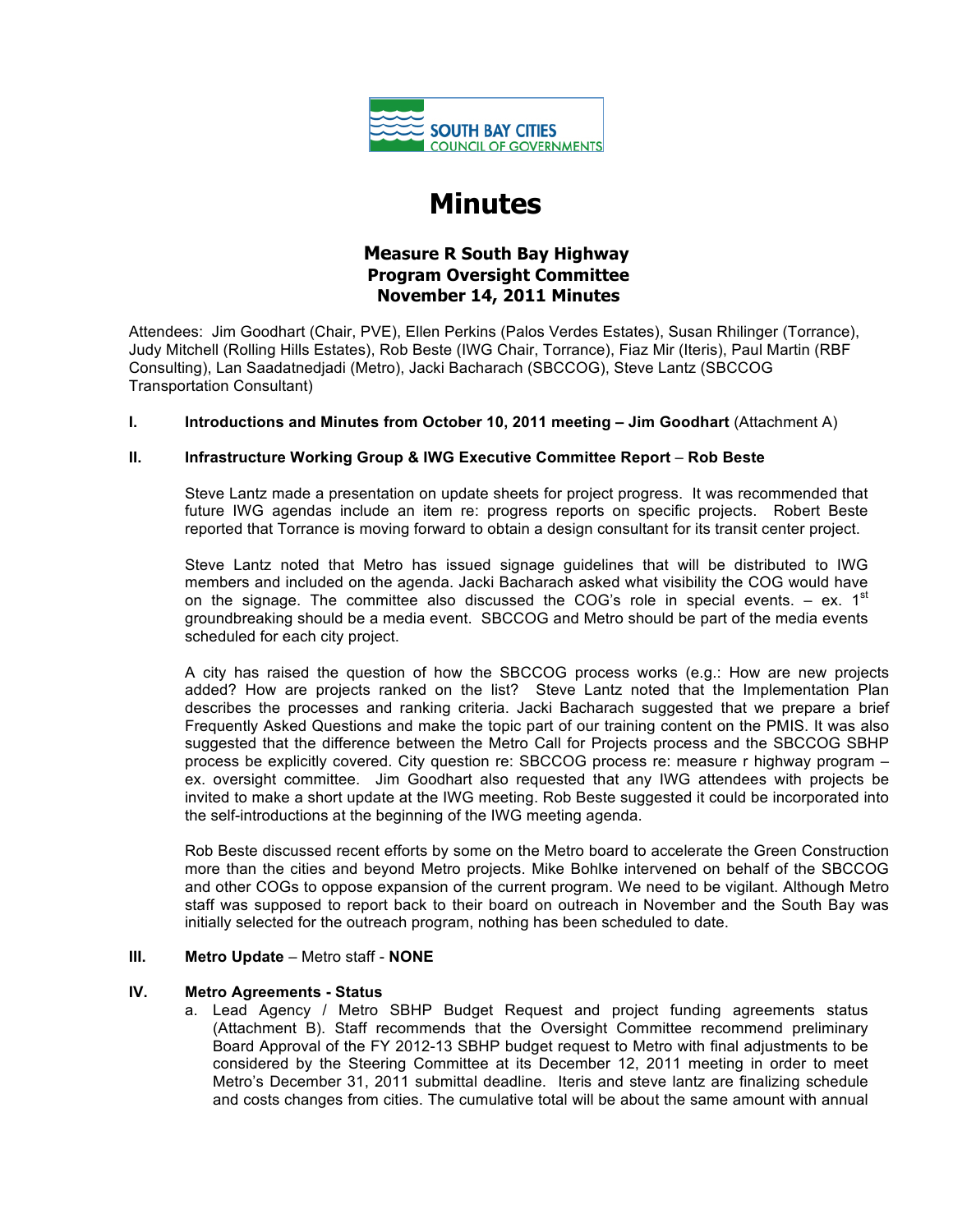amounts changing principally to reflect schedule changes that move the budget from one year to another. Steve lantz reported that Caltrans has requested that the I405 - SR110 projects (interchange and auxiliary lane) be combined into a single study and that the project limits for the study be lengthened to be from the 91 interchange to Torrance Blvd. Lan Saadatnejadi wants the SBCCOG to prepare a south bay systems operations plan funded with SBHP strategic positioning funds. Rob Beste said that he thought she was going to find funding outside of our allocation. Steve Lantz said Lan has offered to write the scope and then we can determine where funding comes from. The committee also discussed how much funding Caltrans needs for their ps&e based on the scope of the study not a straight percentage of the project cost which was the method used to calculate the intial funding recommendation when the Implementation Plan was initially approved. Steve Lantz also noted we need to know if Metro staff time will be charged to our program or if it will be funded from the administrative fee Metro charges off the top of Measure R.

Lan Saadatnejadi joined the meeting. She explained that Metro manages Caltrans projects through cooperative agreements rather than through the Funding Agreements Metro uses for the Call for Projects and our SBHP projects. Our SBHP program presents a new management model for Metro. After further discussion on the SBCCOG's oversight role in respect to Caltrans SBHP projects, it was decided the SBCCOG should review and approve scopes and budgets of Metro agreements with for consistency with our planning processes just to be sure we are ok with them. Lan also confirmed that no Metro costs charged to the SBHP yet and committed to get Caltrans to provide an update of its projected costs for the Annual Budget Update Request that the SBCCOG must submit to Metro in December. She also confirmed that an update of the Funding Allocation Chart should be sufficient at this time for the budget request submittal document.

b. Metro / SBCCOG Funding Agreement Amendments / Cooperative Agreement Deliberations – Status Update – discussions with Metro are underway on a draft prepared by Metro. Should be completed in time for submittal to Metro at its February Metro board meeting and SBCCOG board meeting in January. An amendment to the current funding agreement between Metro and the SBCCOG has been received that eliminates the 5% retention provision.

#### **V. Iteris Contract**

a. Phase II Task Orders for Funding Agreement preparation assistance – Five task orders totaling \$65,617 have been administratively approved. An initial four were approved by the Board at its October 27, 2011 meeting. Task Order 6.5 was administratively approved for a not-to-exceed value of \$9,700 to Iteris, Inc. and its subcontractors. The firms will provide technical assistance to Hermosa Beach in preparation of the Metro Funding Agreement related project F45 – Pacific Coast Highway – Artesia to Anita. This new task order is being forwarded as an information item to the SBCCOG Oversight Committee and Board. – RECEIVED AND FILED with the following correction: the initial 4 task orders were approved by the Board is incorrect. The Board just approved one task order and received and filed the other 3. For clarity, it would be more appropriate to say that the Board has received, reviewed and approved where necessary the task orders.

Iteris also reported that 2 of the 5 task orders to provide cities assistance in preparing their funding agreements are completed and have been submitted to metro.

#### b. South Bay Measure R ITS Plan Task Order #7 (Attachment C)

Staff recommends that the Oversight Committee recommend Board Approval of the scope of work for Task Order #7 to the Iteris, Inc. team as described in Attachment C. The not-toexceed cost is \$149,850. If approved by the Board on November 17, the task order work will begin December 1, 2011 and will end April 30, 2012. – Rob Beste would like to talk to Jane White first about how to proceed. There might be some gaps. Gap analysis could be important. He also feels that the "Bells and whistles" in some of the ITS projects are not as regionally important because they won't be used since he does not believe there will be local staff to actively manage the ITS systems. He felt general coordination is important